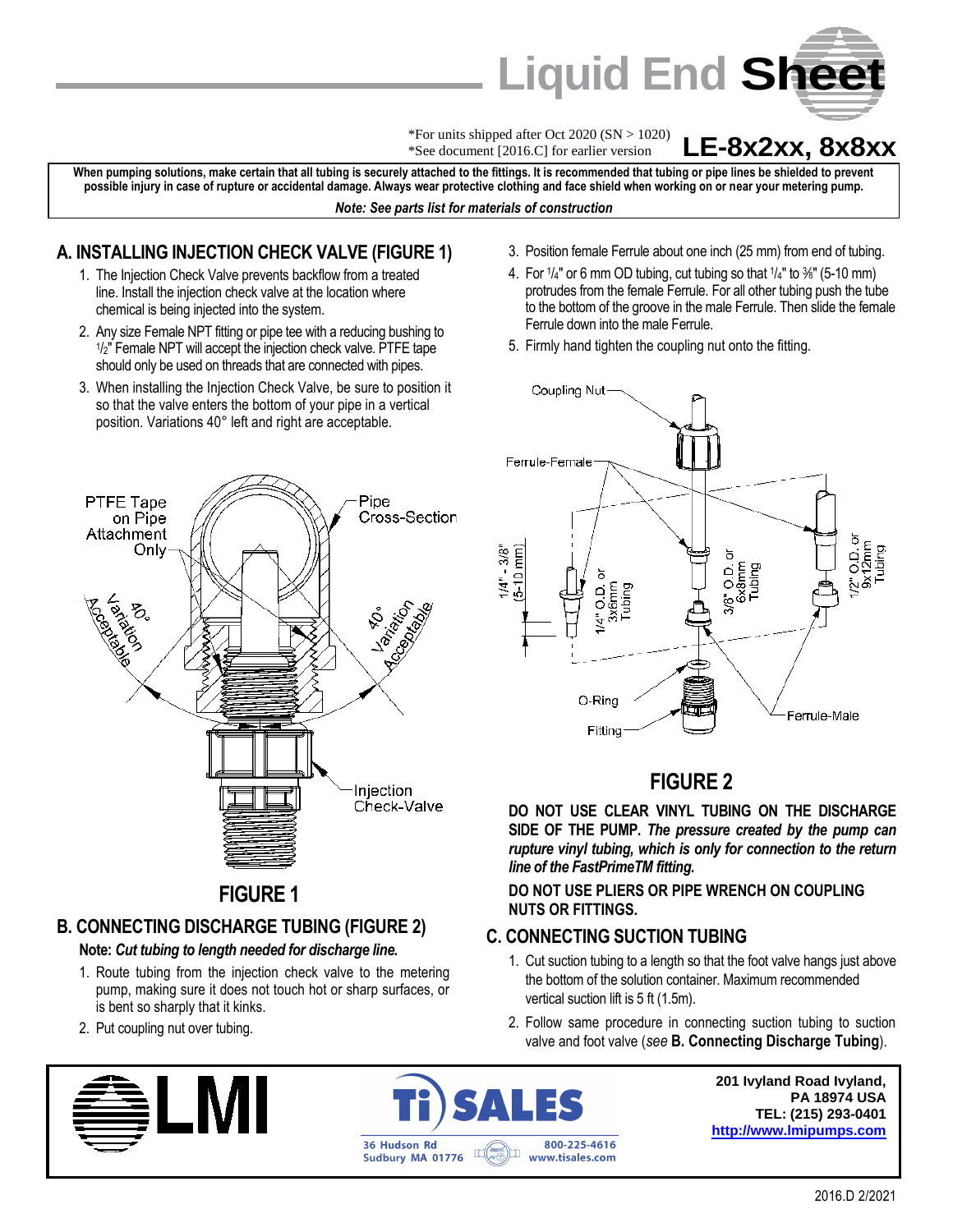# **LE-8x2xx, 8x8xx**

| Key              | <b>Description</b>                                                                         | Part Num- | <b>QUANTITY</b> |                      |                                  |                | <b>QUANTITY</b>                |                  |                |                |
|------------------|--------------------------------------------------------------------------------------------|-----------|-----------------|----------------------|----------------------------------|----------------|--------------------------------|------------------|----------------|----------------|
| <b>Number</b>    |                                                                                            | ber       | 812xx           | 822xx                | 832xx                            | 842xx          | 818xx                          | 828xx            | 838xx          | 848xx          |
| 10               | Pump Head Molded FastPrimeTM                                                               | 48360     |                 |                      |                                  |                | 1                              |                  |                |                |
|                  |                                                                                            | 48361     | 1               |                      |                                  |                |                                |                  |                |                |
|                  |                                                                                            | 48363     |                 |                      |                                  |                |                                | 1                |                |                |
|                  |                                                                                            | 48364     |                 | 1                    |                                  |                |                                |                  |                |                |
|                  |                                                                                            | 48366     |                 |                      |                                  |                |                                |                  | 1              |                |
|                  |                                                                                            | 48367     |                 |                      | 1                                |                |                                |                  |                |                |
|                  |                                                                                            | 48369     |                 |                      |                                  |                |                                |                  |                | 1              |
|                  |                                                                                            | 48370     |                 |                      |                                  | 1              |                                |                  |                |                |
| 40               | O-Ring                                                                                     | 48349     | 4               | 4                    | 4                                | 4              | 4                              | 4                | 4              | 4              |
| 90               | O-Ring                                                                                     | 39413     | $\overline{5}$  | $\overline{5}$       | $\overline{5}$                   | $\overline{5}$ | $\overline{5}$                 | $\overline{5}$   | $\overline{5}$ | $\overline{5}$ |
| 100              | O-Ring                                                                                     | 36103     | 4               | $\overline{4}$       | 4                                | 4              | $\overline{4}$                 | 4                | 4              | 4              |
| 140              | O-Ring                                                                                     | 48590     | 1               | 1                    | 1                                | 1              | 1                              | 1                | $\mathbf 1$    | 1              |
| 150              | O-Ring                                                                                     | 48347     | 1               | 1                    | 1                                | 1              | 1                              | 1                | $\mathbf 1$    | 1              |
|                  |                                                                                            | 48186     | 1               |                      |                                  |                | $\mathbf{1}$                   |                  |                |                |
| 190              | LiquiframTM                                                                                | 48187     |                 | $\mathbf{1}$         |                                  |                |                                | $\mathbf{1}$     |                |                |
|                  |                                                                                            | 48188     |                 |                      | 1                                |                |                                |                  | 1              |                |
|                  |                                                                                            | 48189     |                 |                      |                                  | 1              |                                |                  |                | 1              |
| 230              | Injection Check Valve Body                                                                 | 48617     |                 |                      |                                  |                | 1                              | 1                | 1              | $\mathbf{1}$   |
|                  |                                                                                            | 48618     | 1               | 1                    | 1                                | 1              |                                |                  |                |                |
| 250              | Ceramic Weight                                                                             | 10322     | $\mathbf{1}$    | $\mathbf{1}$         | 1                                | 1              | 1                              | 1                | 1              | 1              |
| 260              | Foot Valve Coupling                                                                        | 36204     | $\mathbf 1$     | $\mathbf{1}$         | $\mathbf{1}$                     | 1              | $\mathbf{1}$                   | 1                | $\overline{1}$ | 1              |
| 270              | <b>Foot Valve Strainer</b>                                                                 | 10123     | 1               | $\mathbf{1}$         | 1                                | 1              | $\mathbf{1}$                   | 1                | $\mathbf 1$    | 1              |
| 350              | Tubing, Suction & Discharge                                                                | 25636-16  | $\mathbf{1}$    | $1*$                 |                                  |                | $\mathbf{1}$                   | $1*$             |                |                |
|                  | 8xxxl                                                                                      | 10342-16  |                 | $\overline{1\#}$     | 1                                | 1              |                                | $\overline{1\#}$ | 1              | 1              |
| $\overline{352}$ | Tubing, FastPrimeTM                                                                        | 10469-06  | 1               | 1                    | $\mathbf{1}$                     | 1              | $\mathbf 1$                    | 1                | 1              | $\mathbf 1$    |
|                  | FastPrimeTM Discharge Check Valve                                                          | 48665     | $\mathbf{1}$    |                      |                                  |                |                                |                  |                |                |
| 601              |                                                                                            | 48667     |                 | 1                    | 1                                | 1              |                                |                  |                |                |
|                  |                                                                                            | 48669     |                 |                      |                                  |                | 1                              |                  |                |                |
|                  |                                                                                            | 48672     |                 |                      |                                  |                |                                | $\mathbf{1}$     | -1             | $\mathbf{1}$   |
| 602              | <b>Suction Check Valve</b>                                                                 | 48677     | 1               |                      |                                  |                |                                |                  |                |                |
|                  |                                                                                            | 48679     |                 | $\mathbf{1}$         | 1                                | 1              |                                |                  |                |                |
|                  |                                                                                            | 48681     |                 |                      |                                  |                | $\mathbf{1}$                   |                  |                |                |
|                  |                                                                                            | 48684     |                 |                      |                                  |                |                                | 1                | 1              | 1              |
| 603              | Cartridge Valve                                                                            | 48545     | 4               |                      |                                  |                | 4                              |                  |                |                |
|                  |                                                                                            | 48543     |                 |                      | $\overline{4}$                   | 4              |                                |                  | 4              | 4              |
|                  |                                                                                            | 48546     |                 | 4                    |                                  |                |                                | 4                |                |                |
| 604              | FastPrimeTM Cartridge Valve                                                                | 48551     | $\mathbf{1}$    |                      |                                  |                | $\mathbf{1}$                   |                  |                |                |
|                  |                                                                                            | 48549     |                 |                      | 1                                | 1              |                                |                  | 1              | 1              |
|                  |                                                                                            | 48552     |                 | 1                    |                                  |                |                                | 1                |                |                |
| 605              | FastPrimeTM Valve                                                                          | 48700     | 1               | 1                    | 1                                | 1              |                                |                  |                |                |
|                  |                                                                                            | 48848     |                 |                      |                                  |                | $\mathbf{1}$                   | 1                | 1              | 1              |
| 606              | <b>Liquid End Hardware</b>                                                                 | 48703     | $\mathbf{1}$    | $\mathbf{1}$         | 1                                | $\mathbf{1}$   | $\mathbf{1}$                   | 1                | $\mathbf{1}$   | 1              |
| 607              | Foot Valve                                                                                 | 48718     |                 |                      |                                  |                | $\mathbf{1}$                   |                  |                |                |
|                  |                                                                                            | 48721     |                 |                      |                                  |                |                                | $\mathbf{1}$     | 1              | $\mathbf{1}$   |
|                  |                                                                                            | 48720     | $\mathbf{1}$    |                      |                                  |                |                                |                  |                |                |
|                  |                                                                                            | 48723     |                 | 1                    | 1                                | 1              |                                | $\mathbf{1}$     |                |                |
| 608              | <b>Injection Valve</b>                                                                     | 48728     |                 |                      |                                  |                | $\mathbf{1}$                   |                  | $\mathbf{1}$   | $\mathbf{1}$   |
|                  |                                                                                            | 48731     | $\mathbf{1}$    | $\mathbf{1}$         | $\mathbf{1}$                     | $\mathbf{1}$   |                                |                  |                |                |
| 613<br>615       | <b>Tubing Connection Kit (inch)</b>                                                        | 77382     | 4               | $4*$                 |                                  |                | $\overline{4}$                 | $4*$             |                |                |
|                  | 8xxxl<br><b>Tubing Connection Kit (metric)</b><br>8xxxM<br>Single Ball Check Valve Fitting | 77383     |                 | 4#<br>$4*$           | $\overline{4}$                   | $\overline{4}$ |                                | 4#<br>$4^*$      | 4              | 4              |
|                  |                                                                                            | 77378     | 4               |                      |                                  |                | $\overline{4}$                 |                  |                |                |
|                  |                                                                                            | 77379     |                 | 4#<br>$\overline{2}$ | $\overline{4}$<br>$\overline{2}$ | 4              |                                | 4#               | $\overline{4}$ | 4              |
|                  |                                                                                            | 48788     | $\overline{2}$  |                      |                                  | $\overline{2}$ |                                |                  |                |                |
|                  |                                                                                            | 48787     |                 |                      |                                  |                | $\mathbf{2}$<br>$\overline{2}$ | $\overline{2}$   | $\overline{2}$ | $\overline{2}$ |
| 616              | Double Ball Check Valve Fitting                                                            | 48791     |                 |                      |                                  |                |                                | $\overline{2}$   | $\overline{2}$ | $\overline{2}$ |
|                  |                                                                                            | 48792     | $\overline{c}$  | $\overline{c}$       | $\overline{2}$                   | 2              |                                |                  |                |                |
| 617              | Injection Valve Cartridge                                                                  | 48795     | 1               | $\mathbf{1}$         | 1                                | 1              | $\mathbf{1}$                   | $\mathbf{1}$     | 1              | 1              |
| 620              | MFV Assembly Kit                                                                           | 57708     |                 | 1#                   | 1                                | 1              |                                | 1#               | 1              | 1              |
|                  | 8x2Sx and 8x8Sx                                                                            | 57710     | $\mathbf{1}$    | $1*$                 |                                  |                | $\mathbf{1}$                   | $1*$             |                |                |

# ROYTRONIC® A/P+

\* EXCEL™ AD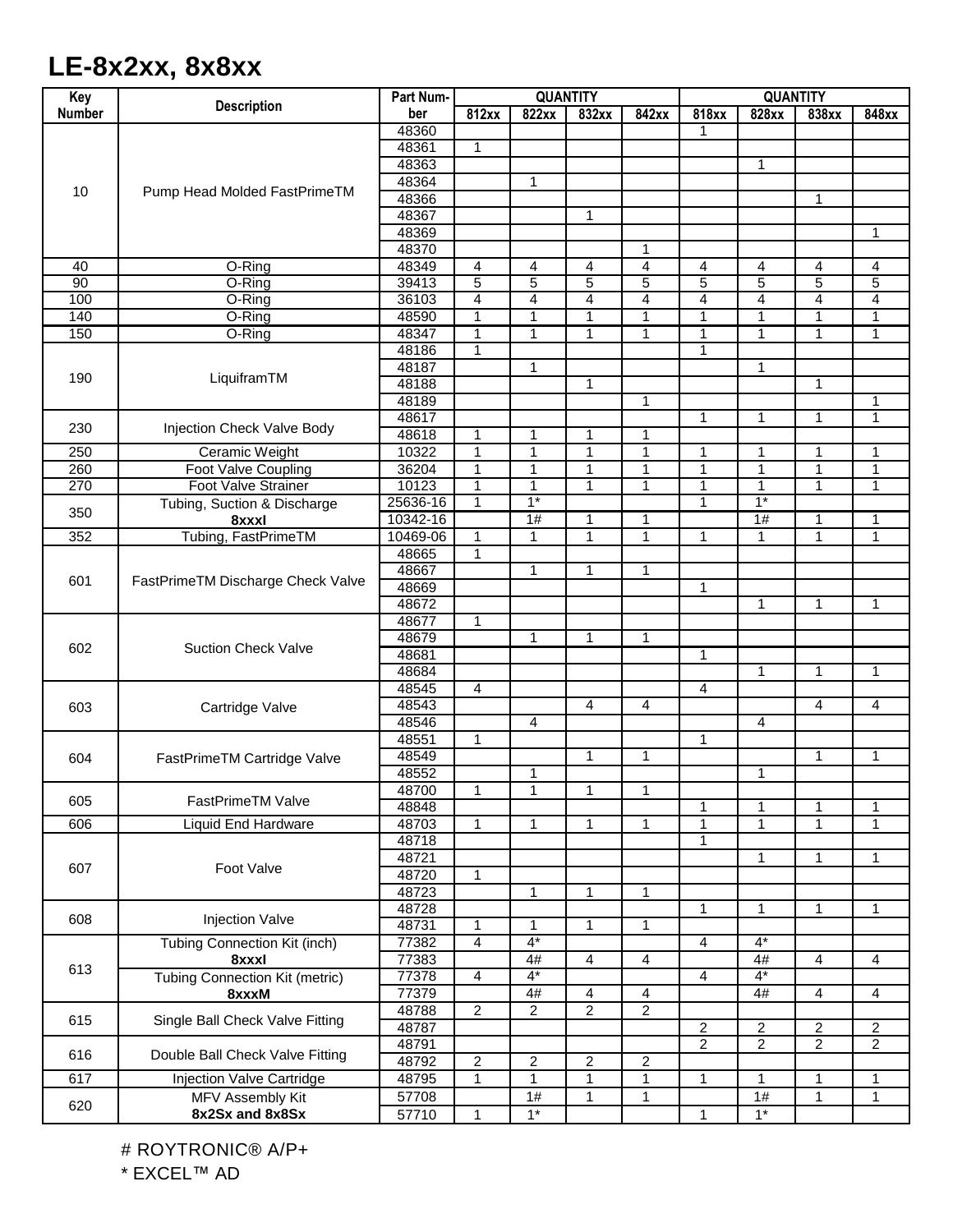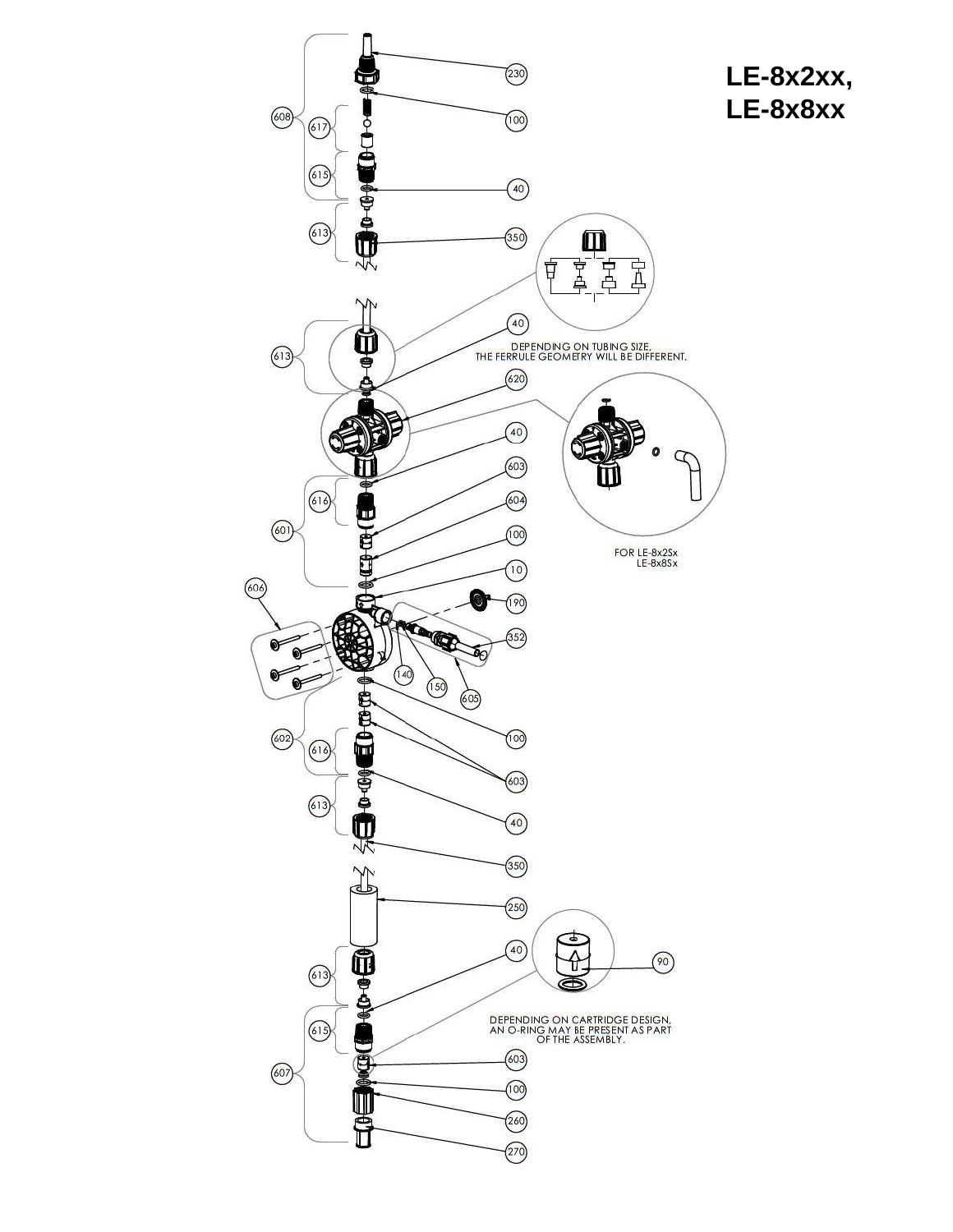## **FOR LIQUID ENDS 8xxNx**

## **D. PRIMING FOR FastPrimeTM LIQUID ENDS**

1. Connect the <sup>3</sup> ∕8" outer diameter clear vinyl tubing provided with the pump to the FastPrime™ Valve barbed nozzle (Figure 3). Route tubing to the solution tank. This tubing must not be submerged in the solution.

When all precautionary steps have been taken, the pump is mounted, and the tubing is securely attached, you may now start priming the pump.

- 2. Plug in or switch the pump on.
- 3. While the pump is running, set at 100% speed and 100% stroke length.
- 4. Turn The FastPrimeTM knob 1 to 2 turns counter-clockwise.
- 5. The suction tubing should begin to fill with solution from the tank.
- 6. A small amount of solution will begin to discharge out the return line of the FastPrimeTM valve. Once this happens, turn the knob clockwise until hand tight and **SHUT THE PUMP OFF.**
- 7. The pump is now primed.

*Note: The pumps are normally self priming if suction lift is less than 5 feet (1.5 meters), check valves are wet (there is usually water in the pump head when shipped from the factory), and the steps above are followed. If the pump does not self prime, you can choose one of 2 ways to help prime:*

- 1. Remove the discharge valve and discharge cartridges and slowly pour water or solution into the pump head until it is filled. Replace cartridges and discharge valve and repeat steps above.
- 2. Temporarily improve suction conditions by pumping from a container closer to or above pump.

## **E. DEPRESSURIZING THE DISCHARGE LINE AND PUMP HEAD**

*ALWAYS wear protective clothing, face shield, safety glasses and gloves when performing any maintenance or replacement on your pump.*

1. Be sure the Injection Check Valve is properly installed and is operating. If a shut off valve has been installed downstream of the Injection Valve, it should be closed.

#### **2. Line Depressurization:**

To reduce the risk of chemical splash during disassembly or maintenance, all installations should be equipped with line depressurization capability. Installing a multifunction valve is one way to include this capability. Refer to the operating instructions of the valve or device.

#### **3. Pump Head Depressurization:**

*Be sure your relief tubing is connected to your FastPrimeTM valve and runs back to your solution drum or tank.* Turn the FastPrimeTM knob one-and-a-half turns counter-clockwise. The Pump Head is now depressurized. Keep the valve open until solution drains into the solution drum or tank. Then turn the FastPrimeTM knob clockwise to tighten the knob to a closed position.



**When tubing connections are loosened, chemical will drain from the line. Use appropriate safety precautions to avoid contact with chemical.**